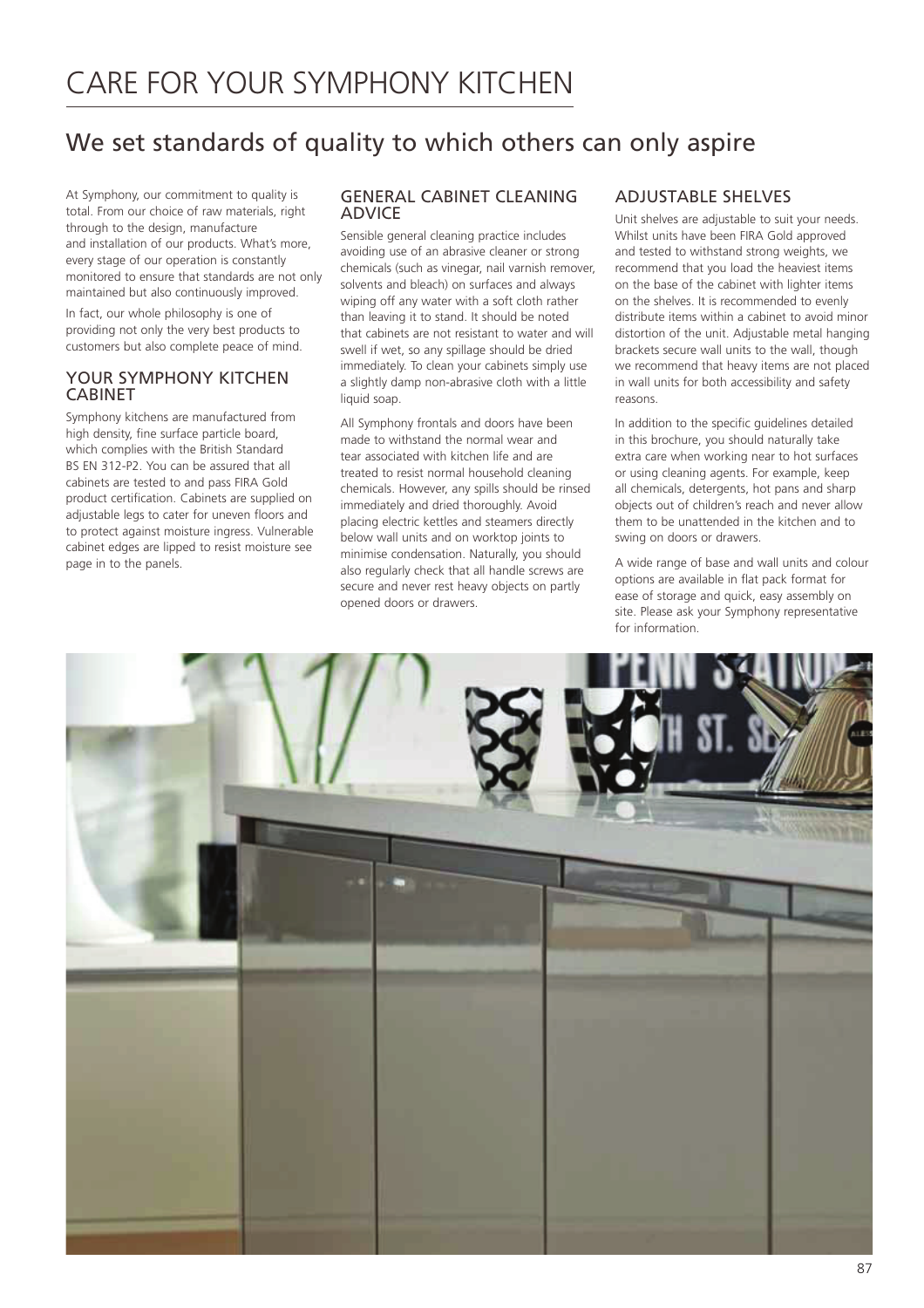## CHARACTERISTICS OF VARIOUS TIMBERS

As a natural material, wood reflects the endless variety of grains and textures found in nature and such variances must be expected. All timbers mellow when exposed to sunlight so a colour change is possible overtime. Whilst such definitive characteristics make them a perfect vehicle for furniture design, it is important that they are treated with care. The risk of contact with sharp or heavy objects, scratching, exposure to chemicals, etc. must be avoided before, during and after installation.



# OAK (OAKHAM)

Oak is a finely grained, mature timber notable for its stability and straight graining. Because it can be used for a variety of styles and stained in a number of different colours, it is the traditional favourite of both craftsmen and, of course, homeowners.



# ASH (AUSTIN)

Ash belongs to the olive tree family and due to its high flexibility it is used in a variety of furniture and flooring products. It is easy to work with and can be stained, waxed or polished very well.

## CABINET/FRONTAL SURFACE **CONSISTENCY**

Timbers and veneers are natural materials and are subject to the variations in colours and grain differences that nature promotes. All timbers feature small graining marks and knots. These are part of the timber's natural properties and do not represent faults in the door or drawer. It is virtually impossible to guarantee a totally accurate match between timber veneered frontals and accessories. Notwithstanding the difficulties involved, Symphony endeavours wherever possible to produce the closest match that manufacturing and finishing technology allow.

Melamine and laminates are synthetic materials and so have a very stable finish, however they are still liable for changes in colour over time.

# CARE OF YOUR KITCHEN **FRONTALS**

Doors and drawers should be wiped clean with warm water and a damp cloth containing a mild detergent. For best results, do not over wet. Also, you should avoid the use of scouring pads or wire wool and not use abrasive cleaning agents.

# SOLID TIMBERS AND VENEERS

High quality wood and veneer have been used in the manufacture of all door and drawer fronts. Although the lacquered finish gives a tough hard-wearing surface, spills should be wiped clean immediately and then a wipe over with a damp cloth will restore the finish. Once dry, a final polish with a soft cloth and a reputable household furniture polish will preserve and enhance the wood's natural beauty.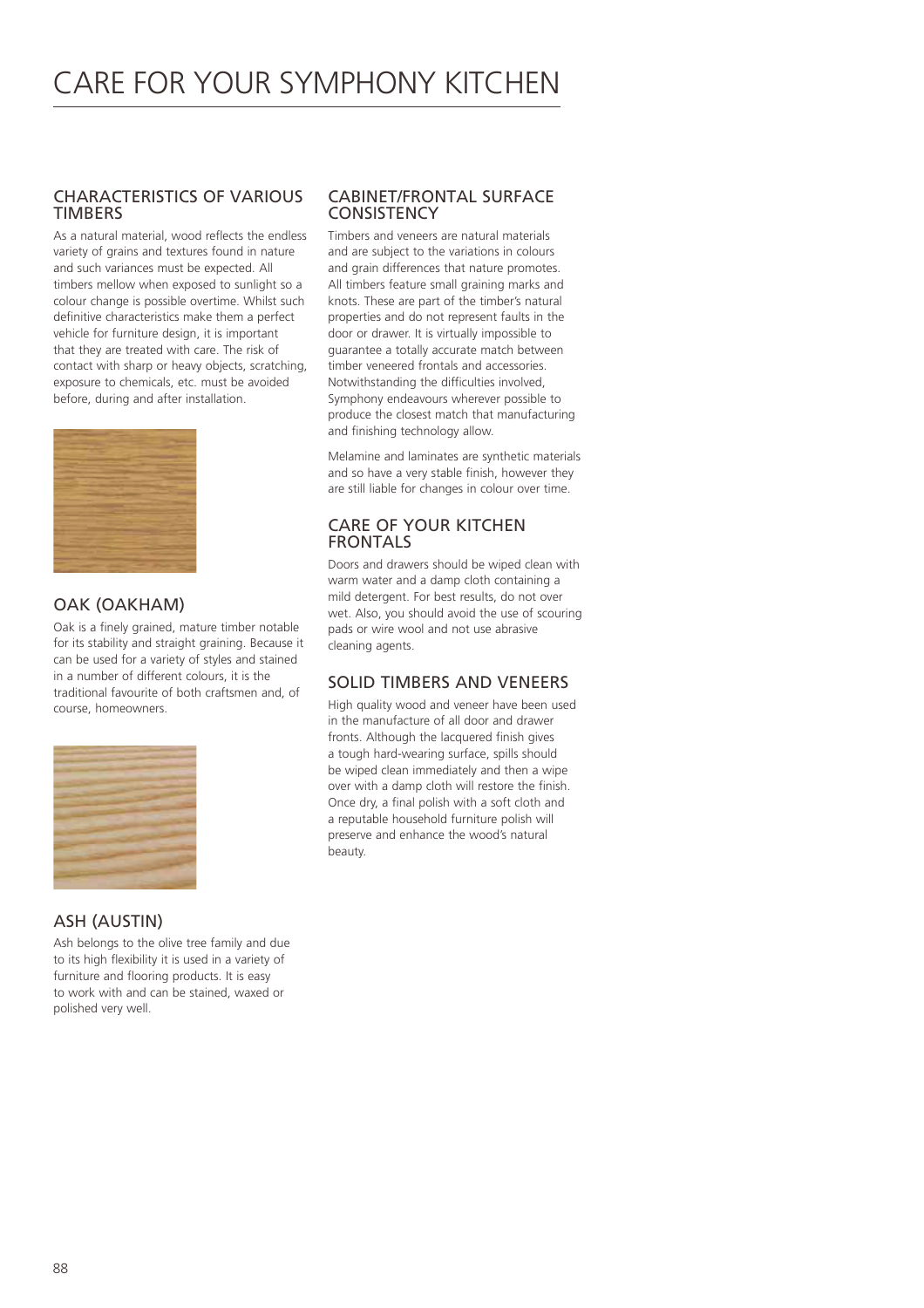# MINOR ADJUSTMENTS

Because your kitchen doors and drawers will be in constant use, they may require adjustment from time to time to ensure perfect working order. This can be done easily with a simple screwdriver, a brush and some lubricating oil.

## DOOR HINGES AND DRAWER RUNNERS

It's a good idea to inspect the door hinges and drawer runners from time to time so that any dirt, fluff or general grime can be removed.

This can be done with a soft, dry brush or a duster, or even the nozzle of a vacuum cleaner. Although lubrication is usually not required a small amount of household spray polish may be used.

# ADJUSTING THE DOOR



#### SIDE ADJUSTMENT

The side adjustment is made by rotating the appropriate screw on the hinge arm.



### HEIGHT ADJUSTMENT

For height adjustment the two mounting plate fixing screws have to be temporarily released while making the manual adjustment.

SOFT CLOSE ADJUSTMENT

Where fitted soft close clip on buffers can be adjusted by rotating the screw at the end of the buffer. Please note that soft close buffers are not supplied with every kitchen.



 $\bigcirc$ 

#### DEPTH ADJUSTMENT

The depth adjustment is made by temporarily releasing the adjustment/fixing screw. After the adjustment is made the screw has to be re-tightened.

# ADJUSTING THE DRAWER FRONTS



Adjust the drawer frontal height by rotating the lever clockwise/anti-clockwise.

♠



To adjust the drawer front vertically clip off the cap, rotate the grooved wheel clockwise/ anti-clockwise.



To adjust the drawer front horizontally, rotate the screw clockwise/anti-clockwise.

#### WEIGHT LIMIT OF DRAWER BOXES

All kitchen cabinets are tested to FIRA Gold award certification to British standards BS EN 6222 Test Level H, to ensure complete confidence of your kitchen for many years to come. The weights shown on the right are the maximum load capacity of a drawer and should not be exceeded.

Cream drawer box - 20kg weight limit Silver drawer box - 30kg weight limit

◈

120028\_Koncept\_Spec\_Guide\_2017\_Part2.indd 89 21/02/2018 09:14